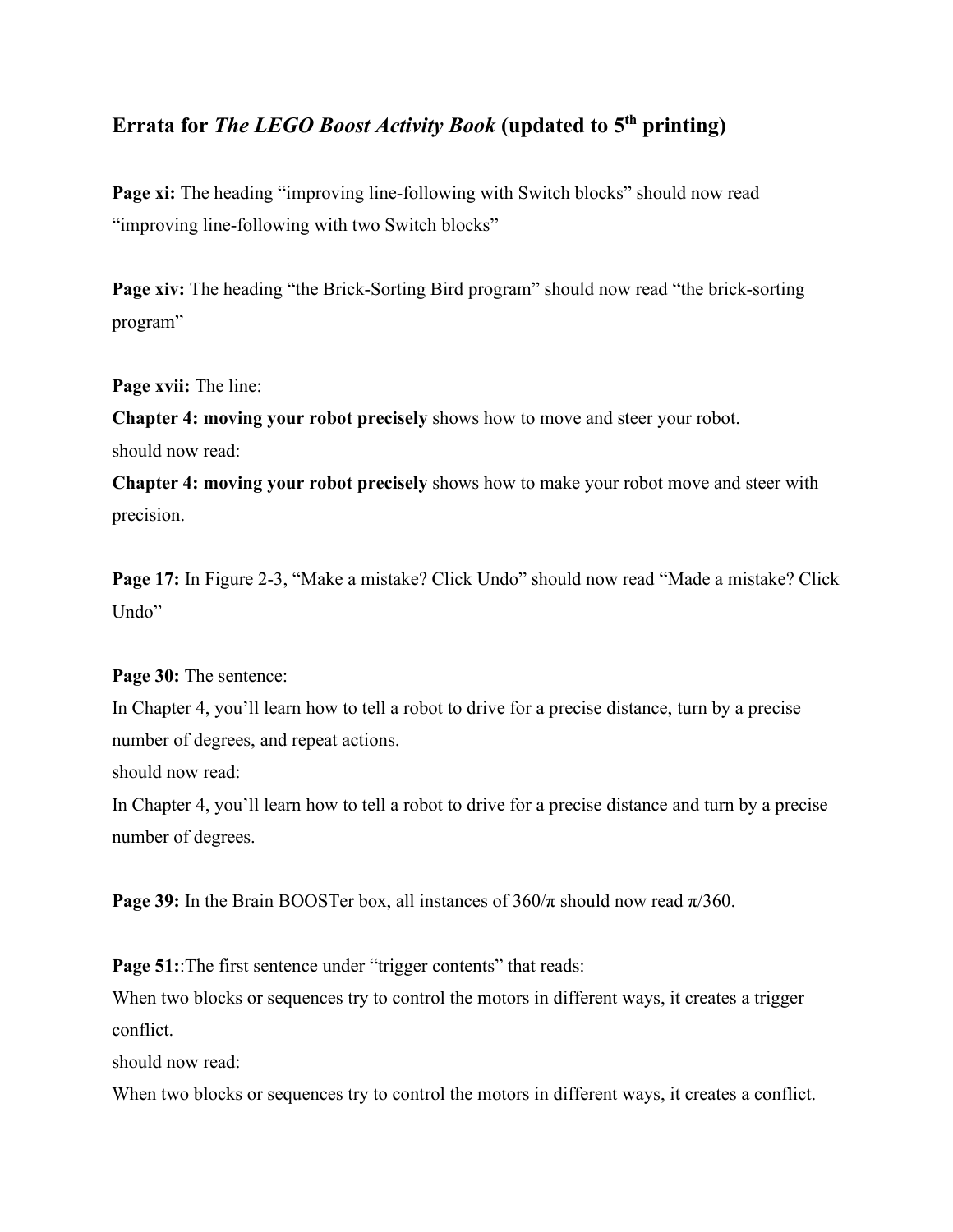**Page 62:** In Figure 7-2, the steering input values 100 and  $-100$  should be swapped (-100 should be on the row labeled "right," and 100 should be on the row labeled "left").

**Page 72:** The heading "improving line-following with Switch blocks" should now read "improving line-following with two Switch blocks"

**Page 76** *(Ebooks only)*: In Figure 8-12, B and C appear double-printed.

**Page 84:** In the Note, the line: This means that both sequences can never run at the same time. should now read: This means that both sequences can never run at the same time, thus preventing the conflict described on page 51.

**Page 104:** The line that reads: In this section, you'll learn how to control the three motors using the blocks shown in Figure 11-1.

should now read:

In this section, you'll learn how to control the three motors independently using the blocks shown in Figure 11-1.

**Page 131:** In Figure 12-10, the missing number ball (8) should now appear below the subtraction operator block.

**Page 132:** In Figure 12-11, the spacing between the number ball (6) and the bottom-right pale blue box should now be increased to show that (6) refers to the top-right hourglass.

and the "Stop composite block" and "Shoot composite block" sections have now been added, beginning at the bottom of page 132, as shown: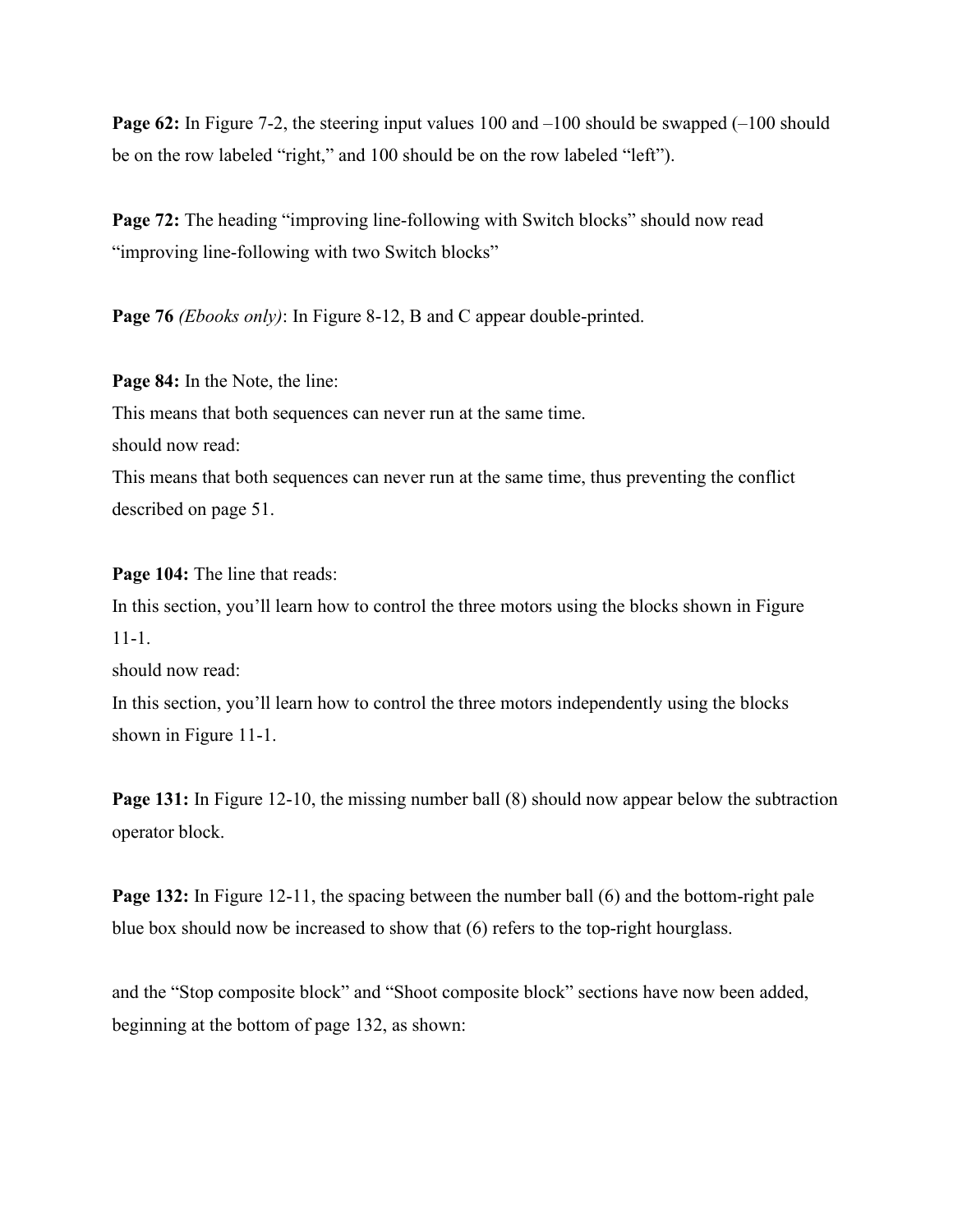### the Stop composite block

The Stop c-block, shown in FIGURE 12-13, simply calls the Drivebase Stop block and then calls the blocks that hide all the remote-control widgets.



# the Shoot composite block

FIGURE 12-13 The Stop composite block sequence

and final look.

Next we'll create a composite block to control the shooting mechanism. The Shoot c-block runs the external motor to trigger the shooter, as you can see in **FIGURE 12-14.** 



FIGURE 12-14 The Shoot composite block aims and shoots the dart while playing a sound.

To play a shooting sound effect in sync with the action, the main sequence runs a Flag Trigger block that starts the parallel sequence attached to the Start on Flag block. This sequence runs a Play Sound block playing the Sound 7 from the Shoots and Hits category ( $\mathbb{Z}$ ). We need the Wait for Time block in the main sequence to wait 0.1 seconds after starting the sequence that plays the sound; otherwise it won't be perfectly in sync with the shooting.

**Page 175:** In step 36, the black arrow in the upper-left corner has now been updated to match the other arrows' style.

**Page 192:** The heading "the Brick-Sorting Bird program" should now read "the brick-sorting program"

**Page 194:** The line beginning "In Chapter 16, we'll build and CYBOT, a . . . " should now read "In Chapter 16, we'll build CYBOT, a . . ."

**Page 203:** In section 14, "1x" under the long 1x8 piece should now read "2x"